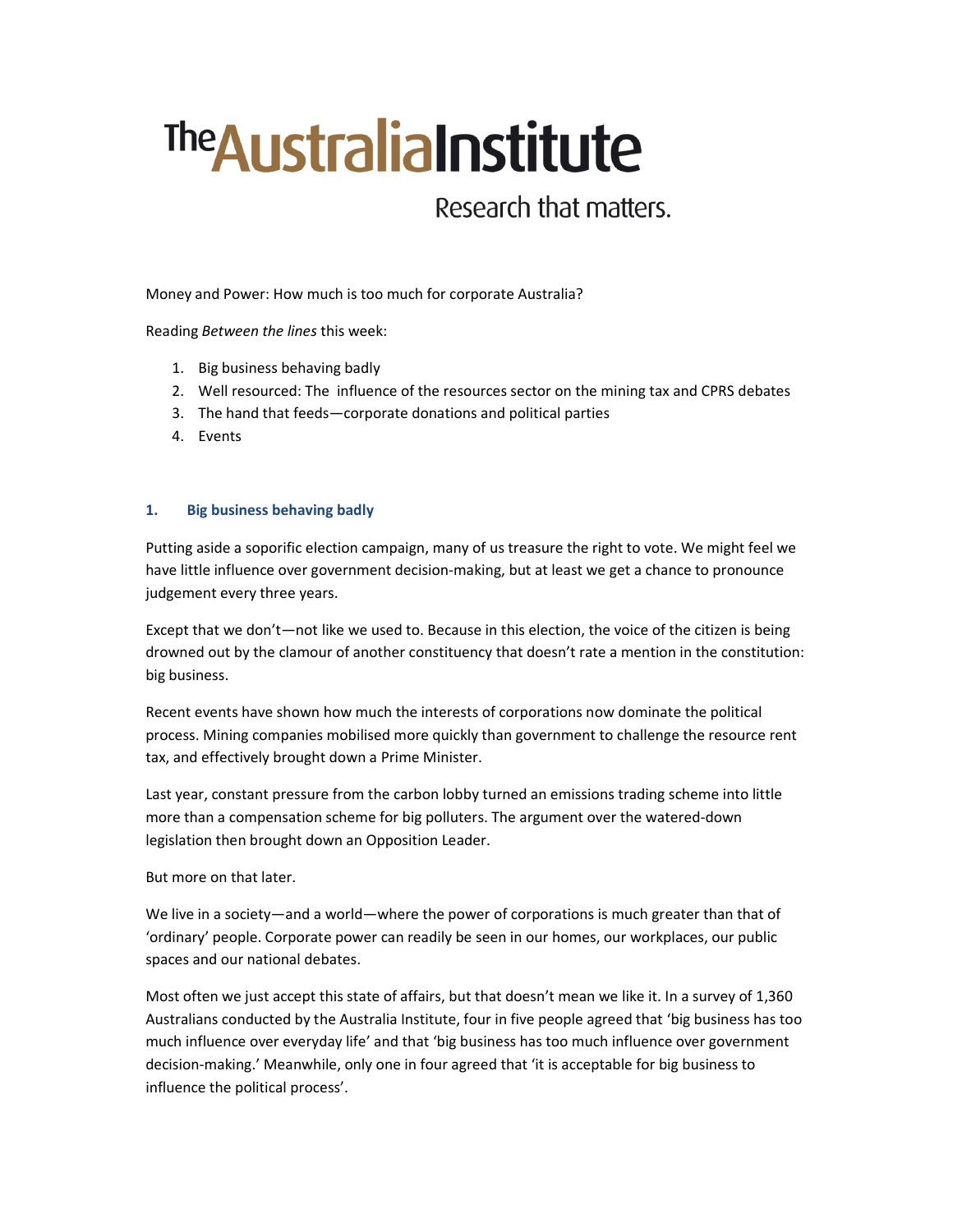The public clearly wants government to do something about the degree of power that corporations enjoy in Australia. 70 per cent of survey respondents said that there should be more regulation of big business, while only four per cent said there should be less regulation. When asked what kind of regulation this might be, they typically nominated more protections for consumers, workers and the environment.

For decades, the public has been subjected to corporate waffle about 'innovation', 'competition' and 'choice', often from the mouths of politicians. Inasmuch as these terms mean anything at all, they have been code for the need to deregulate markets and privatise public assets. Strangely enough, such developments have usually favoured big business over ordinary people.

It is time to wrest back some of the power that corporations have acquired at our expense and put it back where it belongs: in the hands of the people.

Register now for the Money and Power Conference this Friday 6 August in Sydney, featuring Bernie Fraser as keynote speaker. This event, convened by The Australia Institute and Catalyst Australia, will examine the influence of big business on our society, our economy and our political systems.

Register here http://www.catalyst.org.au/catalyst/events/43-events/325-money-and-power%20conference-2010

#### 2. Well resourced: The influence of the resources sector on the mining tax and CPRS debates

Under former Prime Minister Kevin Rudd the mining industry faced a large increase in taxes with the proposed Resource Super Profits Tax. The 'original' RSPT would have raised an estimated \$9 billion in taxes per annum; the actual figure was probably twice this amount. Subsequent events are well known: an intense lobbying and advertising effort by the mining industry—the biggest of its type Australia had ever seen—with the result that the mining tax became one of the 'messes' that had to be cleaned up prior to the election. It was cleaned up by replacing the Prime Minister; the new PM then negotiated concessions for the mining industry and in return secured their agreement to cease the advertising war.

Miners were also instrumental in sinking the Carbon Pollution Reduction Scheme. Mining uses an incredible amount of energy. Energy costs account for up to 16 per cent of the value of mining output in Australia. So any price on carbon represents a severe threat to mining companies' profits. The Minerals Council of Australia complained about 'massive new costs to mining activity in Australia' and published estimates of job losses. Its claims were vastly overstated; they claimed 66 000 jobs would be lost when total employment in mining is only 179 000. It was ludicrous to suggest that over a third of employment was at risk.

Yet the huge lobbying and advertising effort was money well spent: it replaced an Opposition Leader who would have brought political consensus on pricing carbon, and gave succour to a revitalised Opposition determined to oppose a carbon price. And the longer that the minerals sector can keep operating without needing to contribute to the costs of its pollution, the more profit it makes.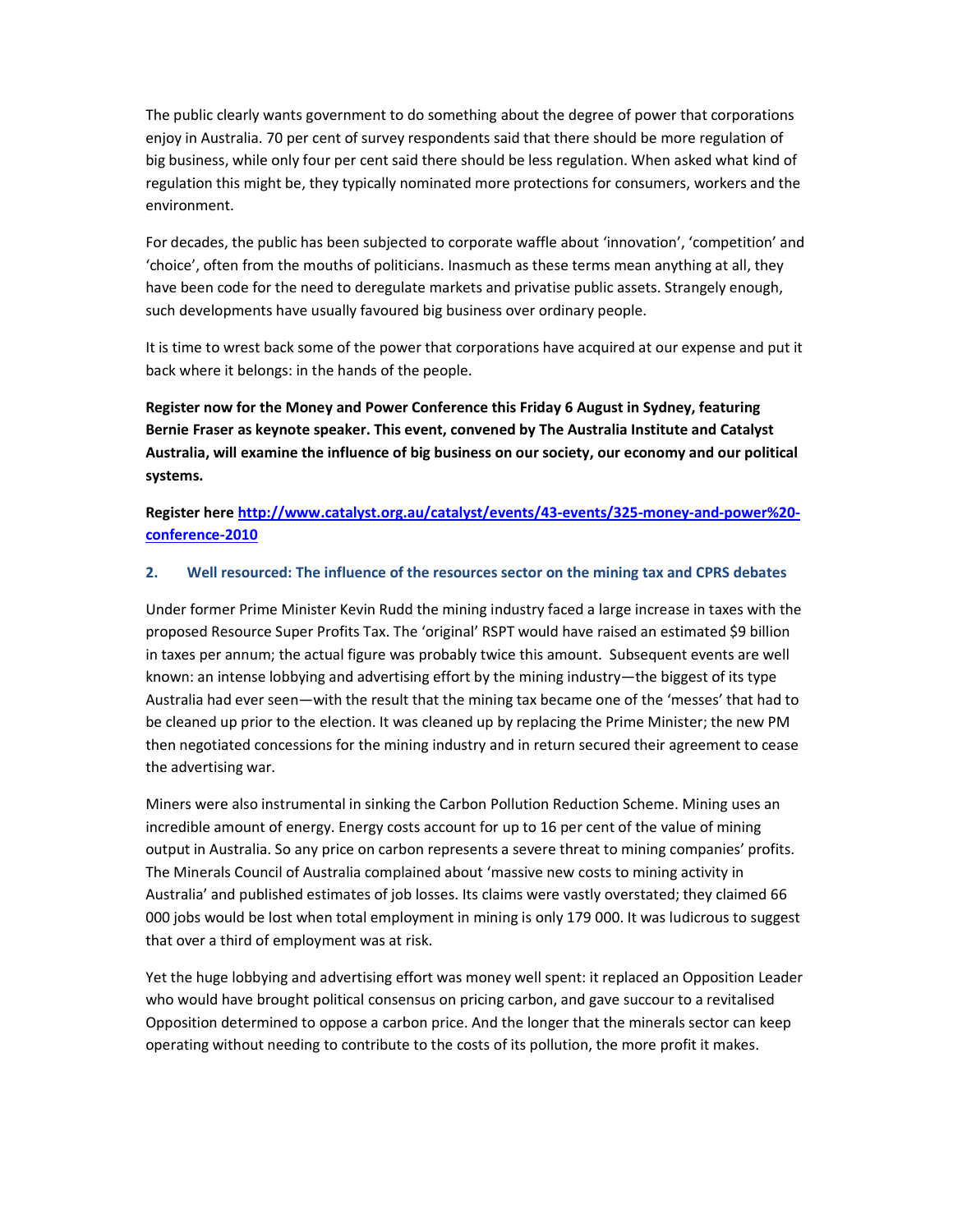The arguments over the mining tax and the CPRS have set a dangerous precedent in this country. They demonstrate that corporations with enough power can effectively dictate to government what level of tax they are prepared to pay. This is a prerogative that no mere citizen enjoys.

### 3. The hand that feeds—corporate donations and political parties

Opposition Leader Tony Abbott recently held a gala fundraising dinner at the Warringah Club in Sydney. For a modest \$220 a plate, people could meet Abbott, hear radio personality Alan Jones entertain the crowds and participate in the usual fundraising raffle and auction at the event.

Soon after becoming Prime Minister, Julia Gillard flew to Brisbane to attend an intimate fundraiser for the ALP for which those attending paid \$5,500 a head.

Like many important issues in this election campaign, electoral funding has barely rated a mention. Yet fundraisers such as these provide certain individuals with access to politicians that regular voters rarely get. And the problem is made worse by the fact that under current legislation it is almost impossible to find out who participates in these fundraisers.

With the recent mining tax and CPRS debates showing just how much sway big business has over our elected representatives, it is imperative for a healthy democracy that electoral funding reform is pushed to the top of the list of priorities. Sadly, with the current situation of benefit to both major parties, it's unlikely the bipartisan silence on the issue will change.

This edition of Between the lines has examined the level of money and power corporate Australia currently has over our society, our economy and our political systems. The Australia Institute seeks to balance that influence through our research. If you'd like to help the Institute have more money and power please consider donating to our Research Fund. If you've just received your tax return and would like to recycle some of it into a tax deductible donation, please go to https://www.tai.org.au/index.php?q=civicrm/contribute/transact&reset=1&id=4

#### 4. Events

For our ACT members and supporters, please join us at the Vote Climate—Politics in the Pub with your Senate candidates evening on Wednesday, 11 August.

Speakers: Senator Kate Lundy (ALP), Senator Gary Humphries (Lib) and Lin Hatfield Dodds (Greens).

The speakers will debate their views on climate change and the policy commitments of their parties.

5.30 for 6pm start

Wednesday 11 August

The Canberra Club, 45 West Row, Civic

For more information contact Rebecca Horridge on 0406 375 401

#### Recent publications